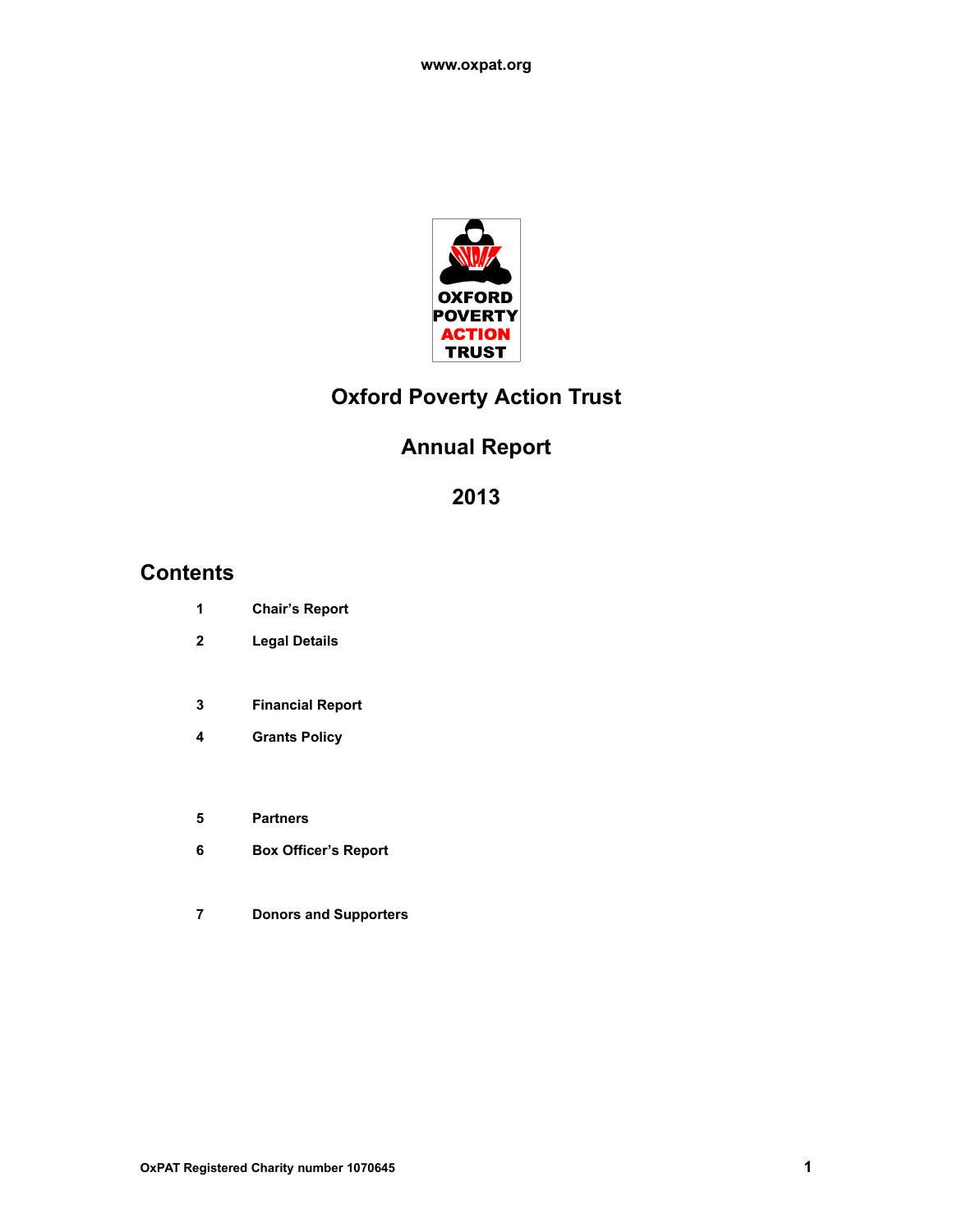## **1 Chair's Report 2013**

### **Background**

The Oxford Poverty Action Trust (OxPAT) was set up in 1996 by a committee including representatives of the City, University, police, churches and concerned citizens to meet the challenge of visible poverty in the streets and invisible poverty in hostels, bed-and-breakfast accommodation etc. Inspired by successful "Diverted Giving" schemes in Winchester and elsewhere, the aim was to establish an umbrella fund to receive donations from the public, including tourists, and distribute them to the existing agencies working to alleviate poverty. One of its aims was to help reduce street begging by persuading the public not to give directly to beggars, and thus fuel dependency on alcohol or drugs; and to provide a means whereby their generosity could be channelled more productively.

OxPAT raised well over £100,000 in its first 10 years, and in 2012 brought the total raised to £298,000. Money comes to us partly from collection boxes and partly from fund-raising events, but mostly from concerned citizens giving regularly by Gift-Aided bankers' orders. In 2013 W Lucy & Co made an exceptional donation of £15,000 which we used to create the W Lucy & Co Training Fund, which is described below. This was in addition to other donations they made in 2013 which became part of the general OxPAT funds.

### **Changes to the Trustees and Committee**

In April 2013 Jenny O'Brien and Ralph Hall became trustees of OxPAT, while Marieke Clarke, Stephen Brown and Andrew Lack stood down. On the committee Deborah Ceadel stood down as chair, Jonathan Clark stood down as treasurer but took over as chair, and Jenny O'Brien became treasurer. Liz Storrar joined the committee. Sadly, Sue Gordon, who was a committee member, died in December 2013.

#### **Overview**

We have continued to hold monthly meetings and have continued to distribute the bulk of our grants to Core Agencies in accordance with our Grants Policy. The following were successful in their applications to be Core Agencies for the 2014 calendar year: Aspire, Connection Oxford, Crisis, The Elmore Team, Julian Housing, O'Hanlon House, Simon House, Smart CJS, Steppin' Stone and Two Saints. Broadway, St Mungo's and The Gatehouse will be 50% share Core Agencies, and the Church of God of Prophecy, Soup Kitchen, will also receive regular support.

We have, through Marieke Clarke, maintained contact with the Network of Homeless agencies through attendance at the quarterly meeting of the Single Homeless Group.

Our links with Oxford Students in 2013 were rather better than normal. Via OXHUB, the RAG committee and the Oxford University Conservative Association we had 36 student volunteers for our street collection day in May 2013, when we raised over £1,300.

We held our traditional carol singing before Christmas with children from St Barnabas Primary School. We also sang carols at Oxford Station with the help of the Appleton Community Choir.

We are extremely grateful to all our supporters, particularly our box collectors and – of course – the donors who give so generously in order that we may continue our efforts. We are also grateful to those organisations which have made grants towards our Administration Fund, thus enabling all the money received from donors to be distributed to agencies.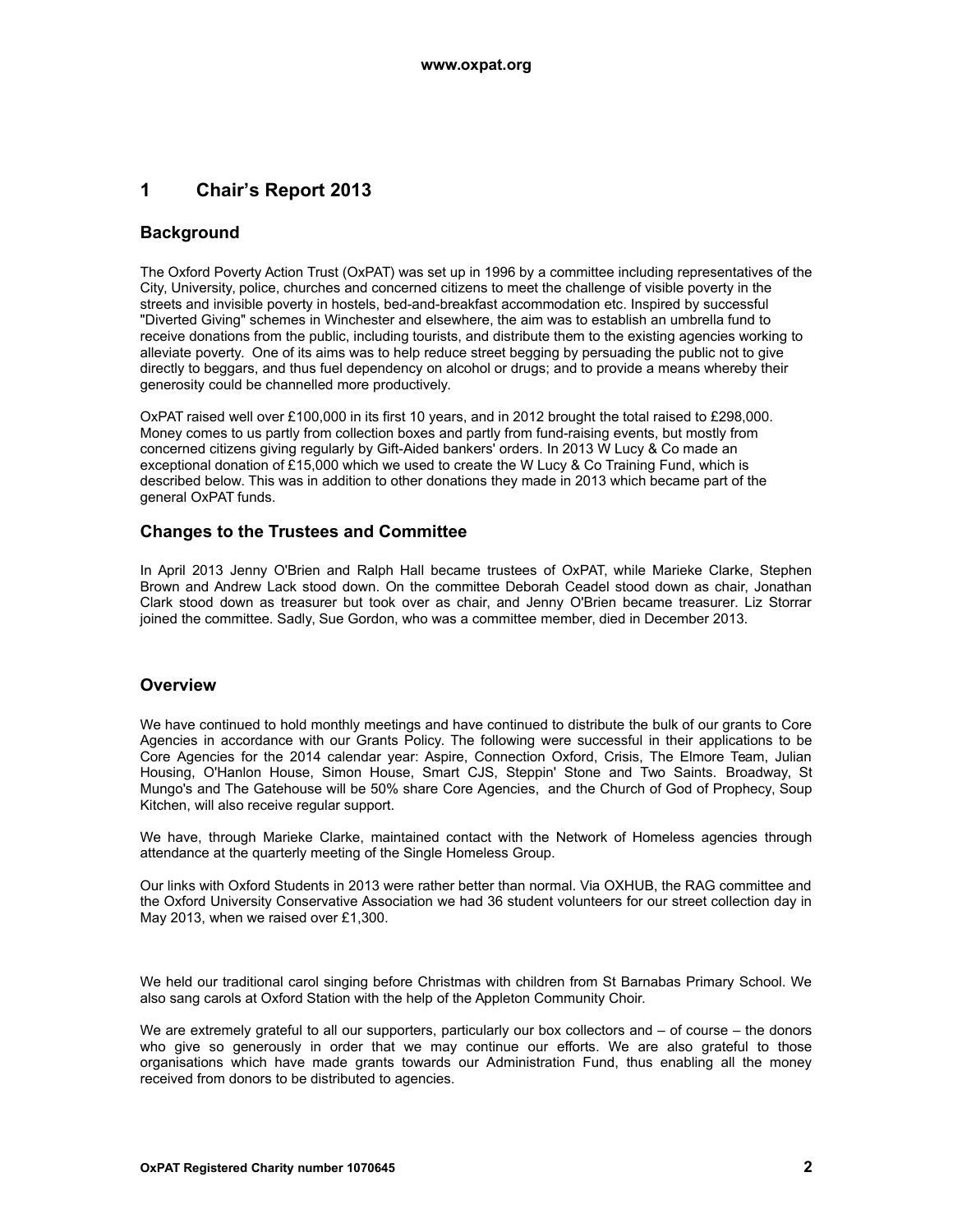### **The W Lucy & Co Training Fund**

We were delighted when W Lucy & Co contacted us asking if they could make a special donation to commemorate their 200th anniversary. We canvassed the network of Oxford charities dealing with the homeless for ideas as to how we could best use the donation, and we decided to establish the W Lucy & Co Training Fund. The fund will be used to support initiatives to help homeless people gain skills which will lead to the possibility of regular employment. In 2013 we spent the first tranche of £3,000 to enable six homeless people to take part in the successful National Open College Network (NOCN) Painting and Decorating Level 1 Award and Certificate courses, plus the Qi-Decorators (Qi meaning "balance of life") work experience programme, which are based at Simon House.

### **Jonathan Clark Chair, March 2014**

## **2 Legal Details**

#### **Trust**

The object of the Trust is "for the relief of the effects of poverty, sickness, disablement and old-age" in accordance with a Trust Deed made on 28<sup>th</sup> June 1998.

The Trust has been granted registration as a charity by the Charity Commissioners. The Charity Number is 1070645.

The Inland Revenue has accepted the Trust as a charity within the definition of section 506 (1) Income and Corporation Taxes Act 1998, as a result of which the Trust's income and gains are not taxable to the extent that they are applicable and applied to charitable purposes.

The registered address is 25 Woodstock Road, Oxford OX2 6HA.

During the calendar and accounting year 2013 the following acted as Trustees of the Oxford Poverty Action Trust (known as OxPAT) for some or all of the time:

- Jerome Bertram
- Stephen Brown
- Deborah Ceadel
- Jonathan Clark
- Marieke Clarke
- Ralph Hall
- Andrew Lack
- Meg Movshon
- Patrick Mulvihill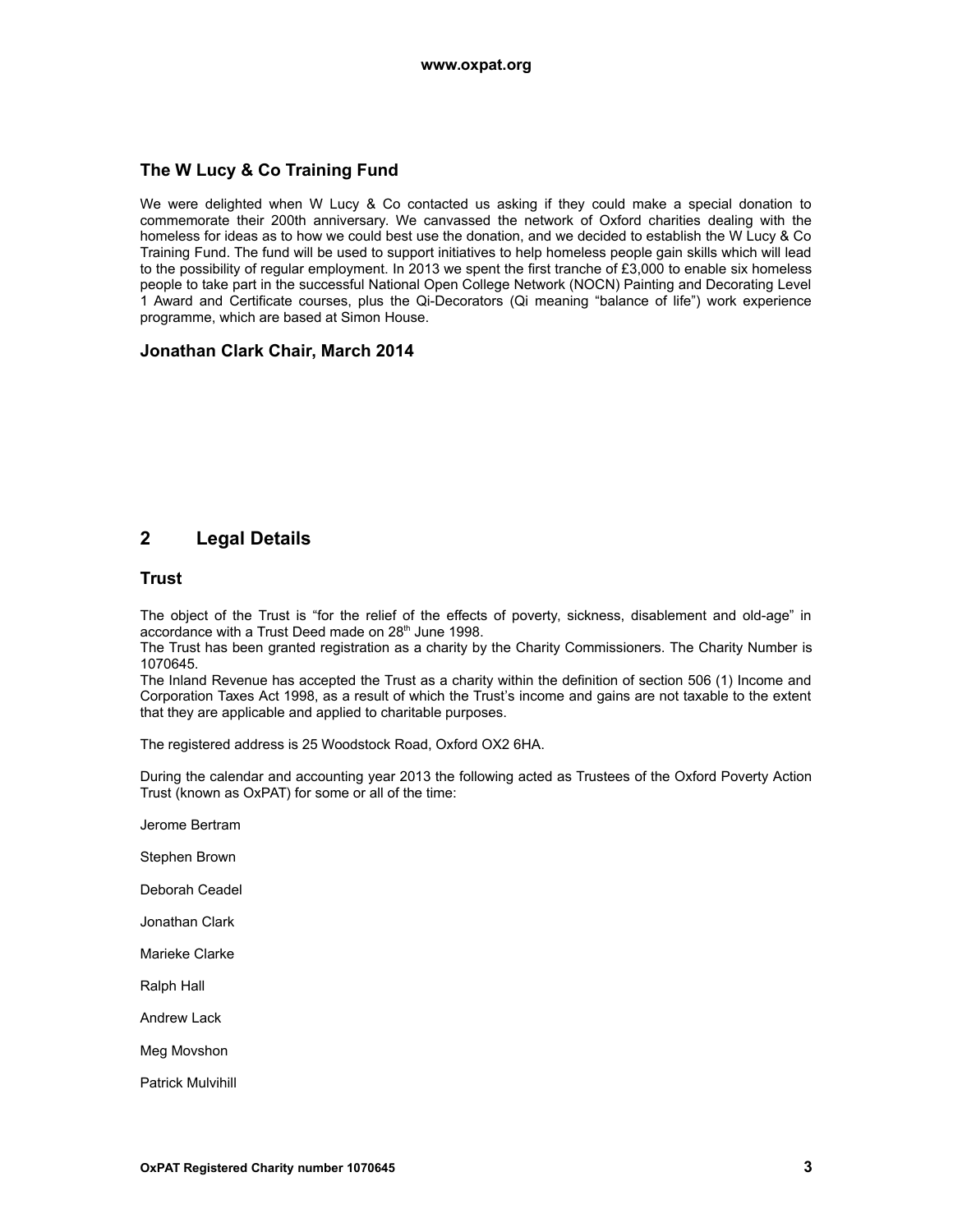Jenny O'Brien

Susanna Pressel

The Patrons of the Trust are:

Rt Revd. John Pritchard, Bishop of Oxford

Rt Revd. William Kenney CP

Mrs. Felicity Dick DL

Gross income during the year 2013 was £50,230,60

Expenditure during the year 2013 was £36,220.50

The Charity's Bankers are: The Co-operative Bank, King's Valley, Yew Street, Stockport, Cheshire, SK4 2JU

Officers during the year 2013 were:

Chair: Deborah Ceadel and Jonathan Clark

Secretary: Meg Movshon

Treasurer: Jonathan Clark and Jenny O'Brien

Fundraising expenses during the year 2013 were: zero. The charity owns no functional property and there are no connected companies.

## **3. Finance**

### **OxPAT Financial Report for 2013**

| OxPAT Accounts (figures in £)            | 2012     | 2013                |
|------------------------------------------|----------|---------------------|
| Expenditure                              |          |                     |
| EXP-Admin Sub-Account                    | 149.75   | 233.00              |
| IEXP-Grants – Charities                  |          | 29,930.00 34,665.00 |
| <b>EXP-Grants - Individuals</b>          |          | 1,240.00 1,322.50   |
| Total Expenditure                        |          | 31,319.75 36,220.50 |
| llncome                                  |          |                     |
| IINC – Boxes                             |          | 1,723.95 1,922.15   |
| <b>INC - Fund Raising</b>                |          | 1,180.18 1,758.95   |
| $INC - Organisations$                    |          | 7,506.30 23,477.35  |
| INC - Places of Worship                  |          | 7,315.41 3,395.39   |
| <b>INC</b> - Private Donation (Gift Aid) |          | 6,232.00 8,488.00   |
| INC - Private Donation (Non-Gift Aid)    |          | 4,760.63 11,175.33  |
| <b>INC- Admin Sub-Account</b>            | 100.00   |                     |
| IINC- Bank Interest                      | 0.73     | 13.43               |
| INC- Inland Revenue (Gift Aid) Refund    | 1,478.88 | O                   |
| Unknown                                  | 1,034.29 | 0                   |
| Total Income                             |          | 31,332.37 50,230.60 |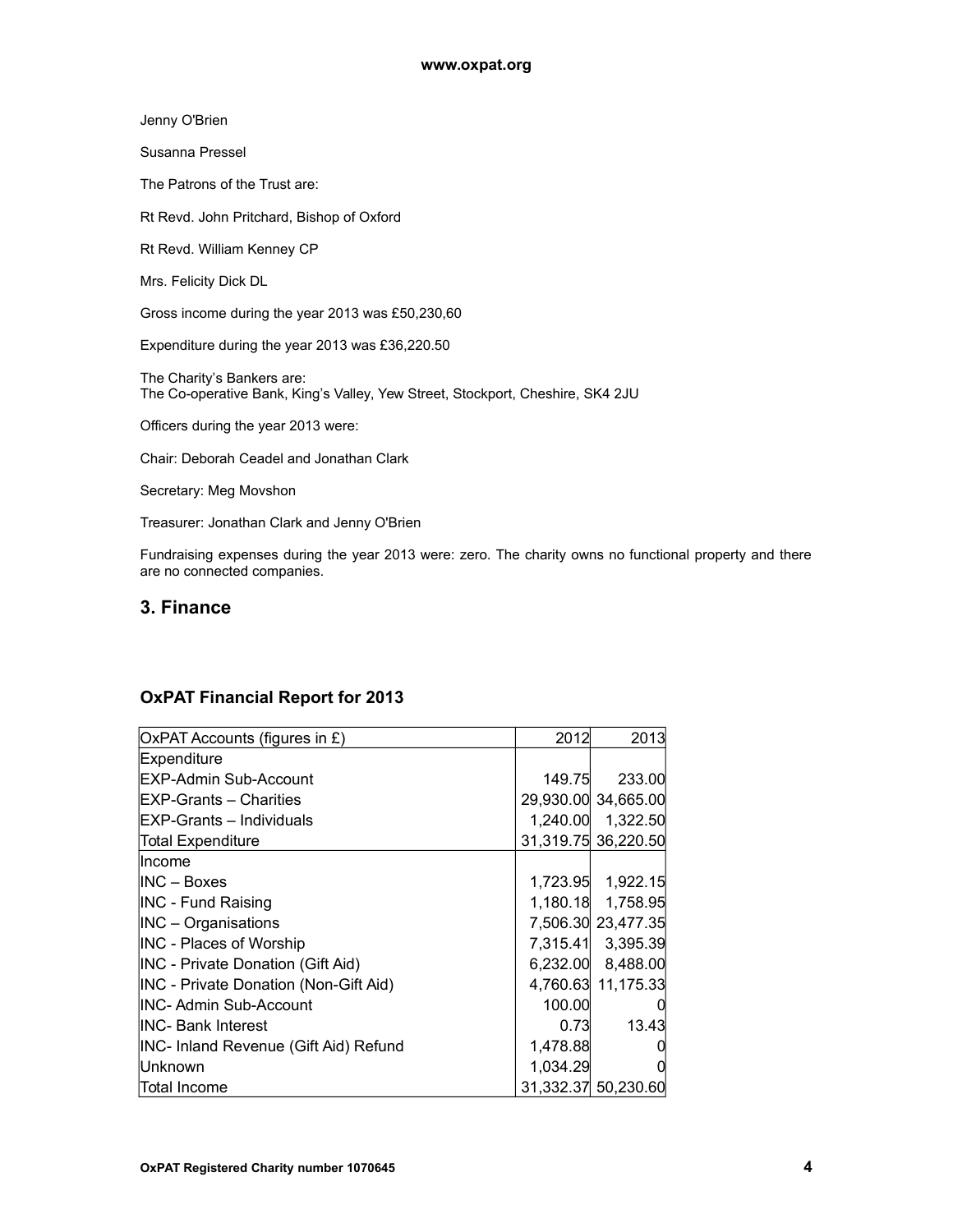| Reconciliation with bank | 2012                | 2013               |
|--------------------------|---------------------|--------------------|
| Opening balance          |                     | 1,842.47 1,855.09  |
| <b>Income</b>            | 31,332.37 50,230.60 |                    |
| Expenditure              | 31,319.75 36,220.50 |                    |
| Closing balance          |                     | 1,855.09 15,865.19 |

#### **Income**

Total income during the year was £50,230.60, compared with £31,332.37 in 2012. In the sixteen years OxPAT has been operating, we have collected almost £300,000 from our donors.

The big increase in income in 2013 is largely accounted for by a very generous donation from W Lucy and Co (included in income from organisations) to be spent over a period of three to five years. We have used this donation to establish a training fund for homeless and vulnerably housed people to help them find employment.

Our income is spread across various categories of donor. Box income showed a small increase from 2012, whilst income from fund raising increased by almost £600 due mainly to the Isis Chamber Orchestra donating the proceeds of a very enjoyable concert at St Michael at the Northgate.

Income from organisations (typically college JCRs and local businesses) increased by around £1,000, when Lucy's grant for the training fund is deducted. The 2012 figure for income from places of worship included a large donation for 2011 received at the beginning of 2012 so donations from this source in fact remained more or less the same in 2013.

Income from private donations, however, almost doubled. We received several large one-off donations from individuals and a fundraising dinner held at Oriel College in May raised £2,500.

The Inland Revenue gift aid refund of £1,852.76 had not been received at 31 December 2013 so will be shown in the accounts for 2014.

#### **Expenditure**

The total grants made by OxPAT in 2013 amounted to £35,987.50, an increase over 2011 of almost £5,000. £3,000 of the increase is accounted for by a grant to Simon House from the Lucy's training fund (included in EXP-Grants to Charities above) to enable six service users from other agencies across the homeless network to take part in a painting and decorating course and work experience programme based at Simon House.

As usual the bulk of OxPAT's income was donated to our core agencies, listed in the table above as "EXP-Grants – Charities". Grants to individuals (paid via various charities) were £1,322.50 last year, compared to £1,240 in 2012.

We had administration expenses of £233 which were mainly spent on the costs of reprinting the OxPAT brochure and other publicity materials.

#### **Special purposes accounts**

Within the totals above we keep track of two sub-accounts

| Special purposes account | 2012     | 2013     |
|--------------------------|----------|----------|
| Opening balance          | 1,000.00 | 1,000.00 |
| <b>Income</b>            | 0.00     | 0.00     |
| Expenditure              | 0.00     | 0.00     |
| Closing balance          | 1,000.00 | 1,000.00 |

The special purposes account currently contains a £1,000 donation from the Oxford Round Table. This was originally given for box replacement and refurbishment but the Round Table has now agreed that it may be spent on anything we consider appropriate.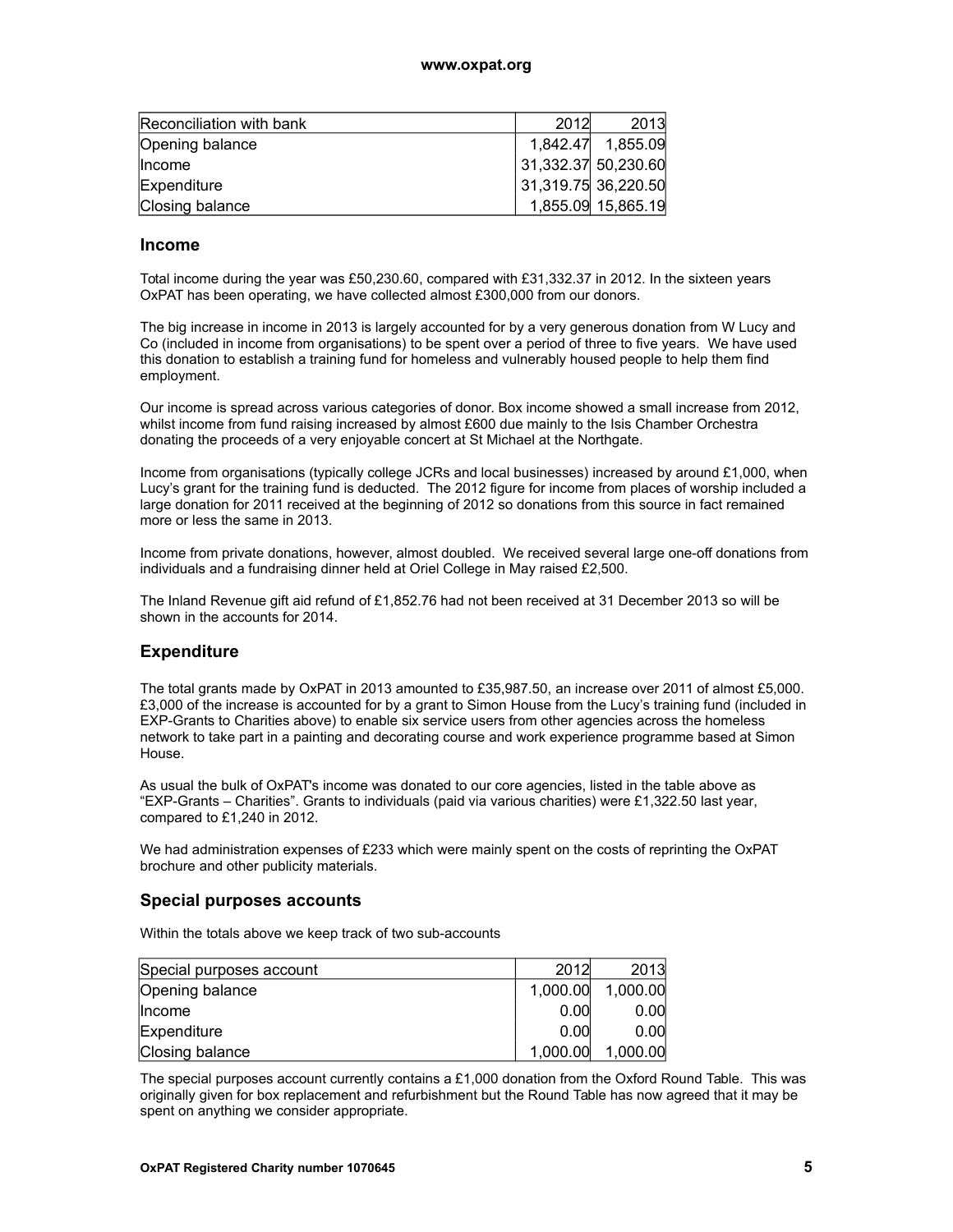| Administration account | 2012   | 2013   |
|------------------------|--------|--------|
| Opening balance        | 437.14 | 387.39 |
| <b>Income</b>          | 100.00 |        |
| Expenditure            | 149.75 | 233.00 |
| Closing balance        | 387.39 | 154.39 |

The administration account contains donations made by organisations that are happy for their money to be spent on our limited administration expenses.

We would like to thank all of our donors, large and small, for their generosity towards us.

I would also like to thank the charities to whom we give the money, who I believe do excellent work. I have no doubt that the money we are able to pass to them is used very efficiently and effectively in support of people in Oxford who are homeless, or in danger of homelessness.

#### **Jenny O'Brien, OxPAT Treasurer, February 2014**

## **4 Grants Policy**

In 2013 we amended our Grants Policy to the following.

### **Core Principles**

- **1.** OxPAT funds are to be used to provide direct help to homeless or vulnerably housed adults.
- **2.** OxPAT funds can be used to fulfil basic needs such as food, clothing and shelter. They can also be used to help people address the issues that have led to them becoming homeless, by building confidence and self-esteem, improving skills, and addressing dependency issues.
- **3.** OxPAT funds are not to be used to fund administration nor on-going costs, nor to discharge statutory duties.
- **4.** OxPAT funds will only be distributed to or through recognised charitable agencies; and must be spent by or under the supervision of such an agency.

#### **Distribution**

The monies received by OxPAT are distributed through agency welfare funds to be spent on welfare services, rehabilitation, accommodation and training and education to help people to get off the streets and move forward.

### **Core Agencies**

OxPAT will aim to distribute most of its funds to a core group of agencies via regular monthly standing orders to their welfare funds. It is each agency's responsibility to ensure this money is spent in accordance with OxPAT's core principles and to report back at the end of the calendar year or more frequently as appropriate as to how it has been spent.

### **Specific applications**

Some of OxPAT's funds will be used to fund specific applications which are not from the core agencies. Examples of successful applications include requests for clothing, bedding, work tools, and transport costs to enable a person in need to travel to a job. To apply for a grant for a homeless, or vulnerable, person, please download the OxPAT Grant Application Form from the OxPAT website ( [www.oxpat.org/](http://www.oxpat.org/) ), and follow the instructions on it.

### **5 Partners**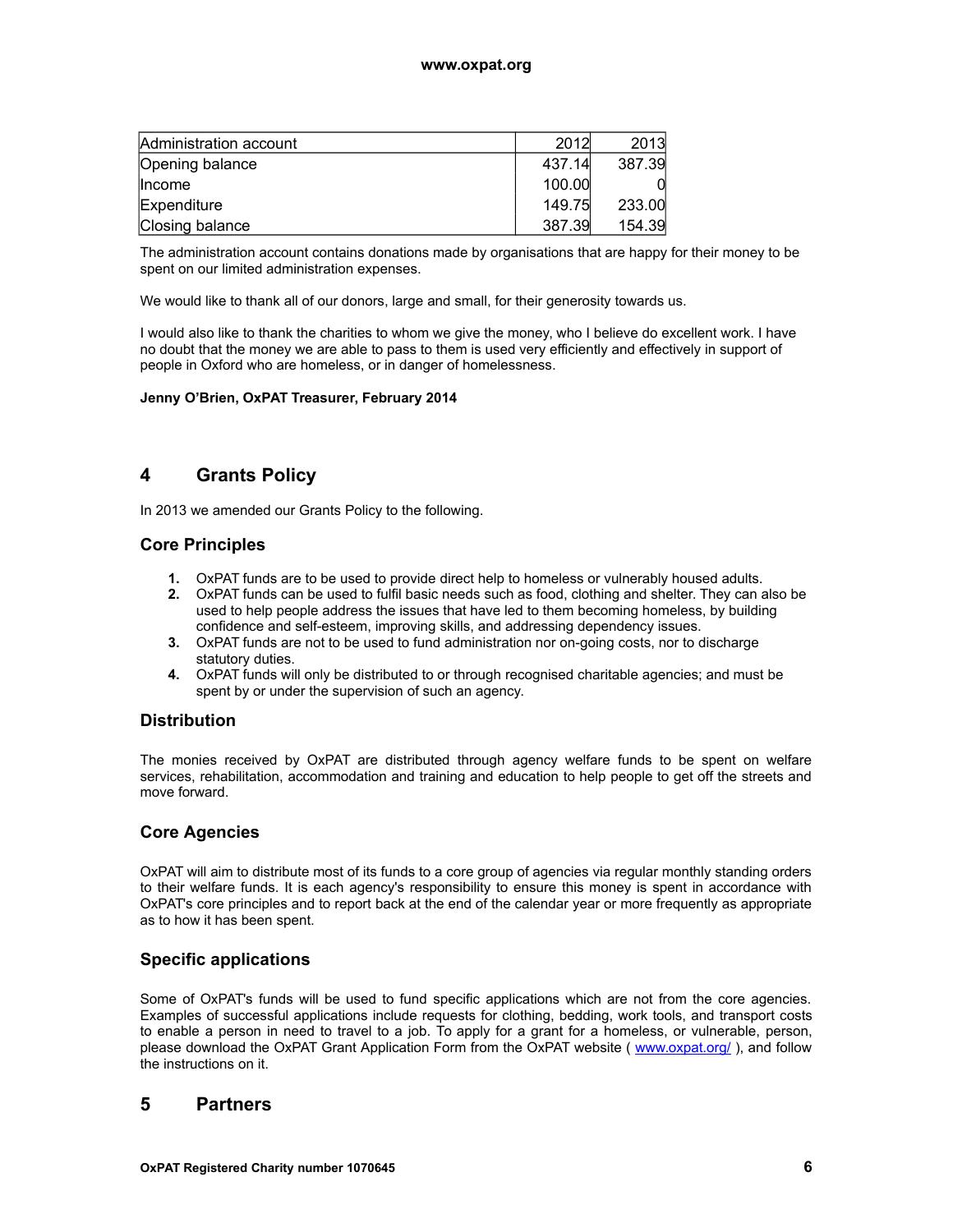#### **Core agencies during 2013 were :**

**Simon House :** part of A2 Dominion Housing Trust

#### **Connection Floating Support Team (Oxford City)**

**Julian Housing:** part of Oxford Homeless Pathways

**O'Hanlon House**

**One Foot Forward**

**Elmore Community Services :** support for people with complex needs

**The Gatehouse :** drop-in centre for over 25s

**Steppin' Stone/The Porch :** day centre

**Two Saints:** Lucy Faithfull House hostel

#### **Aspire Oxfordshire Community Enterprise**

**The Church of God Soup Kitchen**

**Broadway**

## **6 Box Officer's Report**

### **Box Locations**

#### **Collection boxes at:**

St Michael at the North Gate Shop , Christchurch College Lodge, Henry Wellcome Building, Oxford Union Bar, Bunter's Delicatessen, St Aloysius, Tourist Information Centre, Blackwells, Marks & Spencer Summertown, Magdalen College Bar, Phoenix Cinema, Oxford Railway Station, LMC International, Henry Wellcome Foundation

### **Catherine and Francis King, Box Officers, March 2014**

### **7 Donors and Supporters**